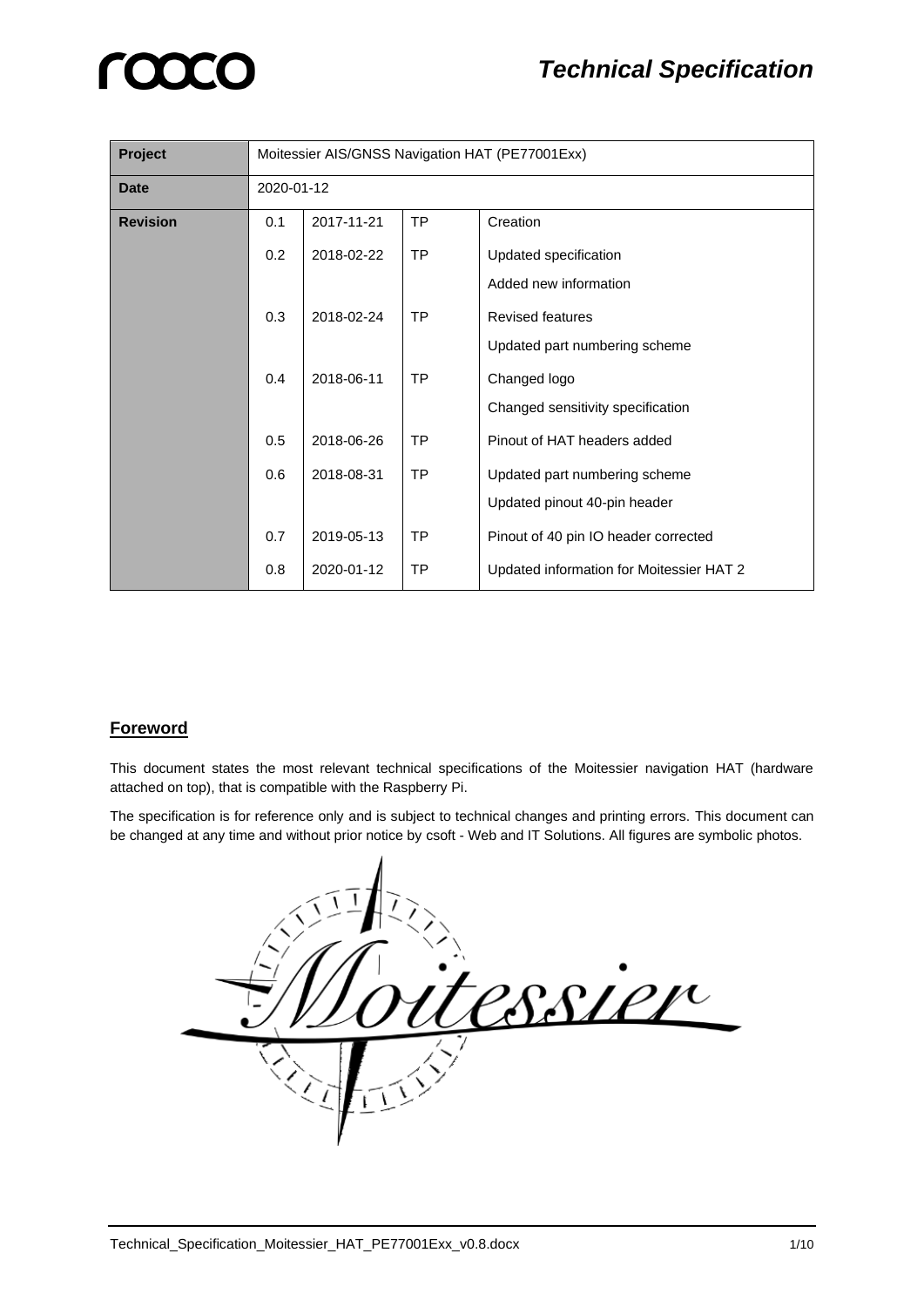### *Technical Specification*

### **Features**

- Standalone usage or in combination with Raspberry Pi (standalone usage requires 3.3V power supply)
- Fully compatible with Raspberry Pi models supporting 40-pin IO header
- High-sensitivity dual channel AIS receiver with SMA antenna connector (better than -112 dBm)
- High-performance GNSS receiver with integrated patch antenna. An external antenna is supported via BNC connector.
- 3 status LEDs (AIS status, GNSS status, error)
- Barometric pressure, compass, heel and trim. Optional humidity and temperature (only reasonable for standalone usage). Sensors are directly accessible via Raspberry Pi. In standalone mode the sensors are controlled by the HAT microcontroller.
- IO headers (optional) to interface with spare GPIOs of the Raspberry Pi software emulated  $1^2C$ )
- UART signals of Raspberry Pi available on header (optional)
- Data communication via SPI (AIS, GNSS and meta data) and via I<sup>2</sup>C (sensor data). Data accessible via device driver and device file.
- Supports ID EEPROM and automatic device tree loading
- Shutdown button
- Firmware upgradeable via Raspberry Pi
- OpenPlotter compatible [\(http://sailoog.com/openplotter\)](http://sailoog.com/openplotter)

### **Part Numbering Scheme**

The Moitessier HAT features some options, that extend the functionality of the basic model and need to be specified when ordering.

Since hardware revision 5 the device is named *Moitessier HAT 2*.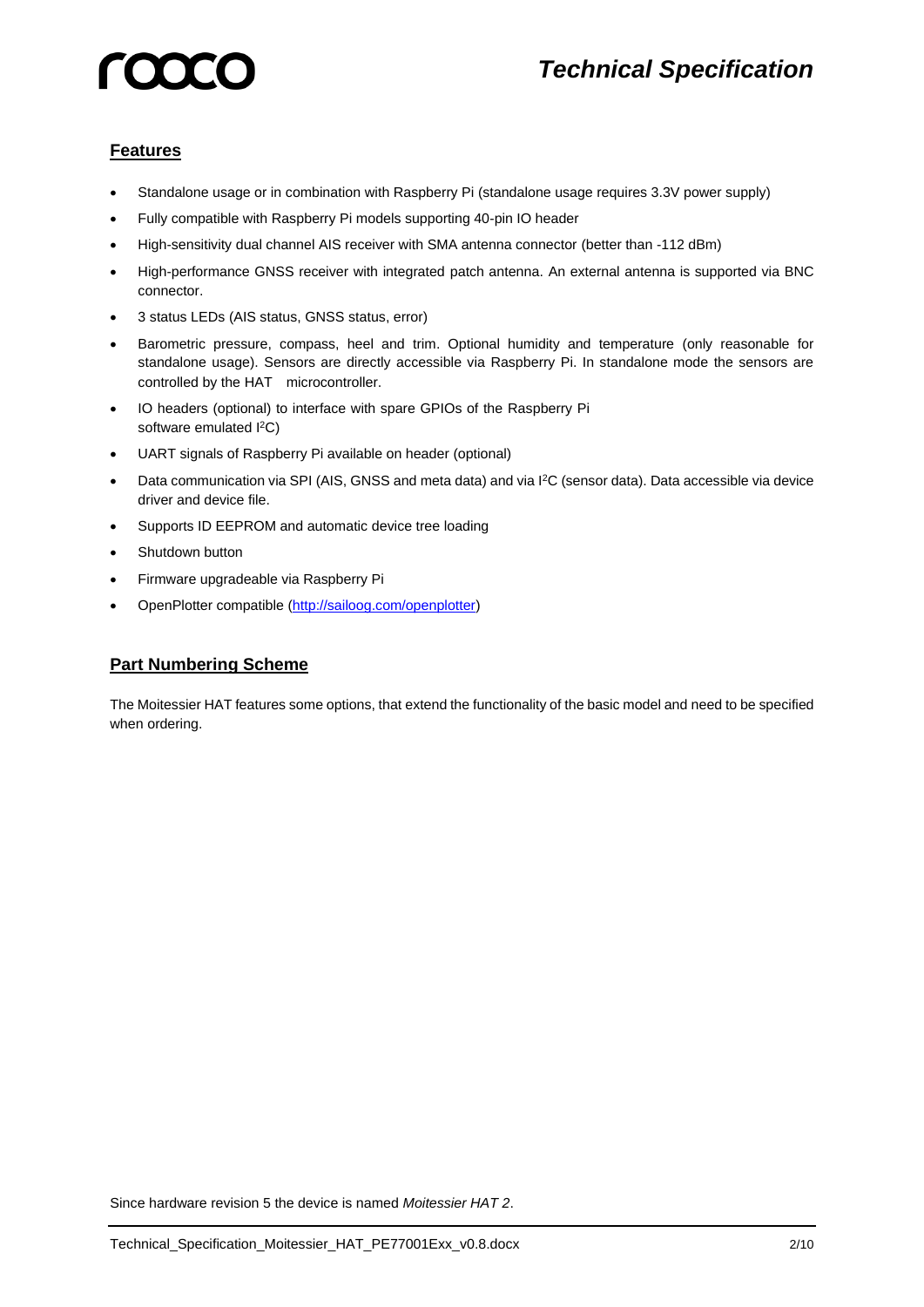

**Figure 1: Basic model (left, PE77001Exx), fully equipped model (right, PE77001Exx-DBG/IO/IPEX/M55/UART/SENS/256K/5V/I2C)**

**Figure 2: HAT mounted on a Raspberry Pi 4 Model B (3D model)**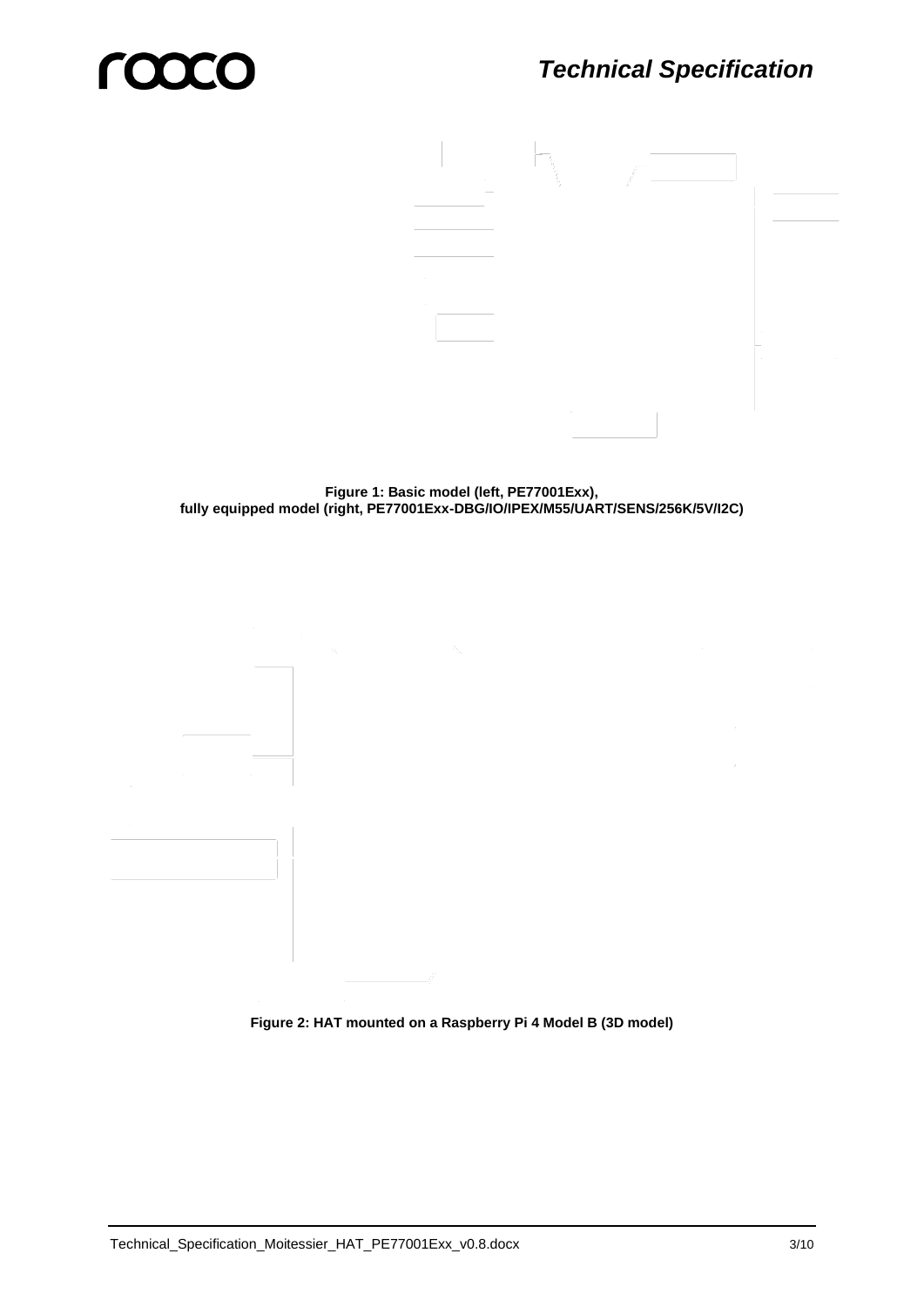### *Technical Specification*



**Figure 3: block diagram of the Moitessier HAT**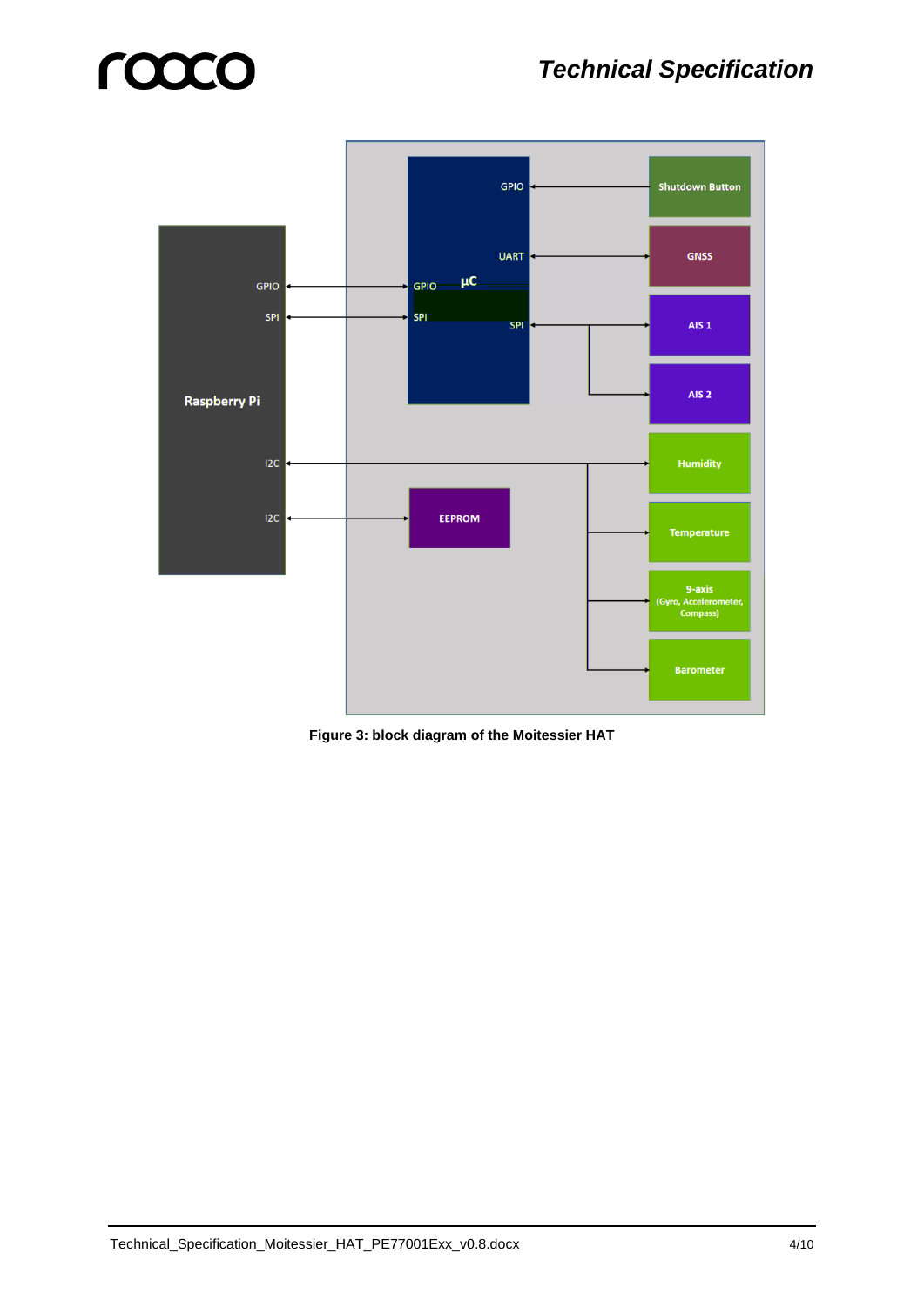#### **Pinout 40 pin Raspberry Pi IO header**

The HAT is controlled by the Raspberry Pi using several GPIOs. Green marked signals are not shareable with other hardware. Pins marked blue are not used by the HAT itself, but are accessible for extension purpose on optional headers on the HAT (see [figure 5\)](#page-5-0).

<sup>2</sup>C and SPI bus can be shared with other hardware. Keep in mind that that this is not applicable for the chip select used with the SPI bus, which is exclusively used by the HAT.



#### **Figure 4: pinout of the Raspberry Pi 3 GPIO header**

#### <span id="page-4-0"></span>**Pinout HAT headers**

The Moitessier HAT features up to three optional headers, depending on the part number. Signals labeled with the prefix *DEBUG* are routed to the microcontroller of the HAT and are for debugging purpose only, mainly used for testing during production.

On header J503 the red marked signals shown in [figure 4](#page-4-0) are accessible. These signals are physically directly routed to the Raspberry Pi.

Header J702 is used for debugging and testing only and should not be used by the end customer.

The UART of the Raspberry Pi (GPIO15, GPIO14) can be accessed on J701. Be aware that this UART might be shared with the onboard Bluetooth module on the Raspberry Pi. You might need to change your boot configuration to use it.

Do not draw more than 15mA out of the 3.3V pins, the voltage regulator on the Raspberry Pi might reach its current limitation. This would result in a voltage drop and could cause a malfunction of the system.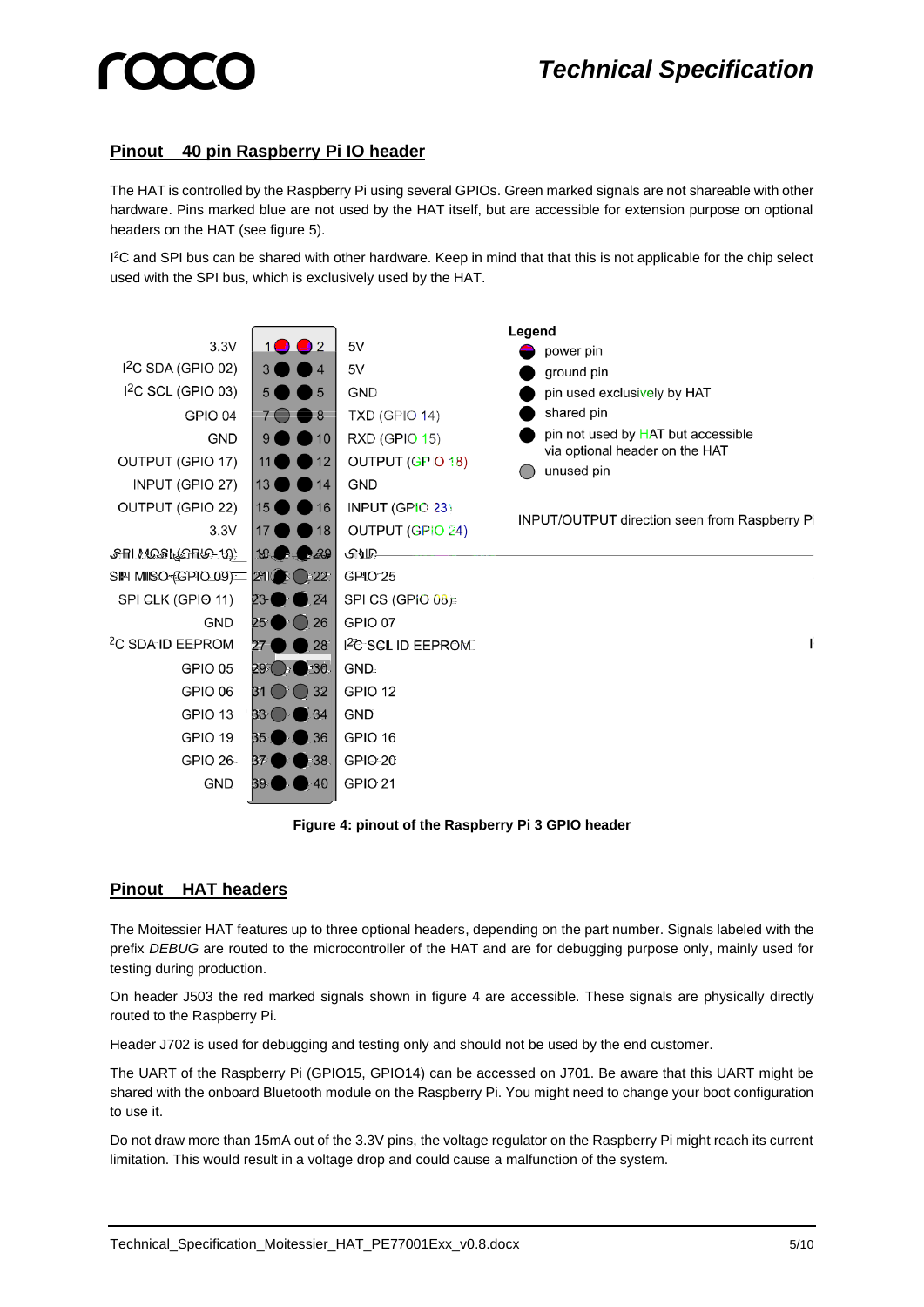<span id="page-5-0"></span>**Figure 5: pinout of the HAT headers**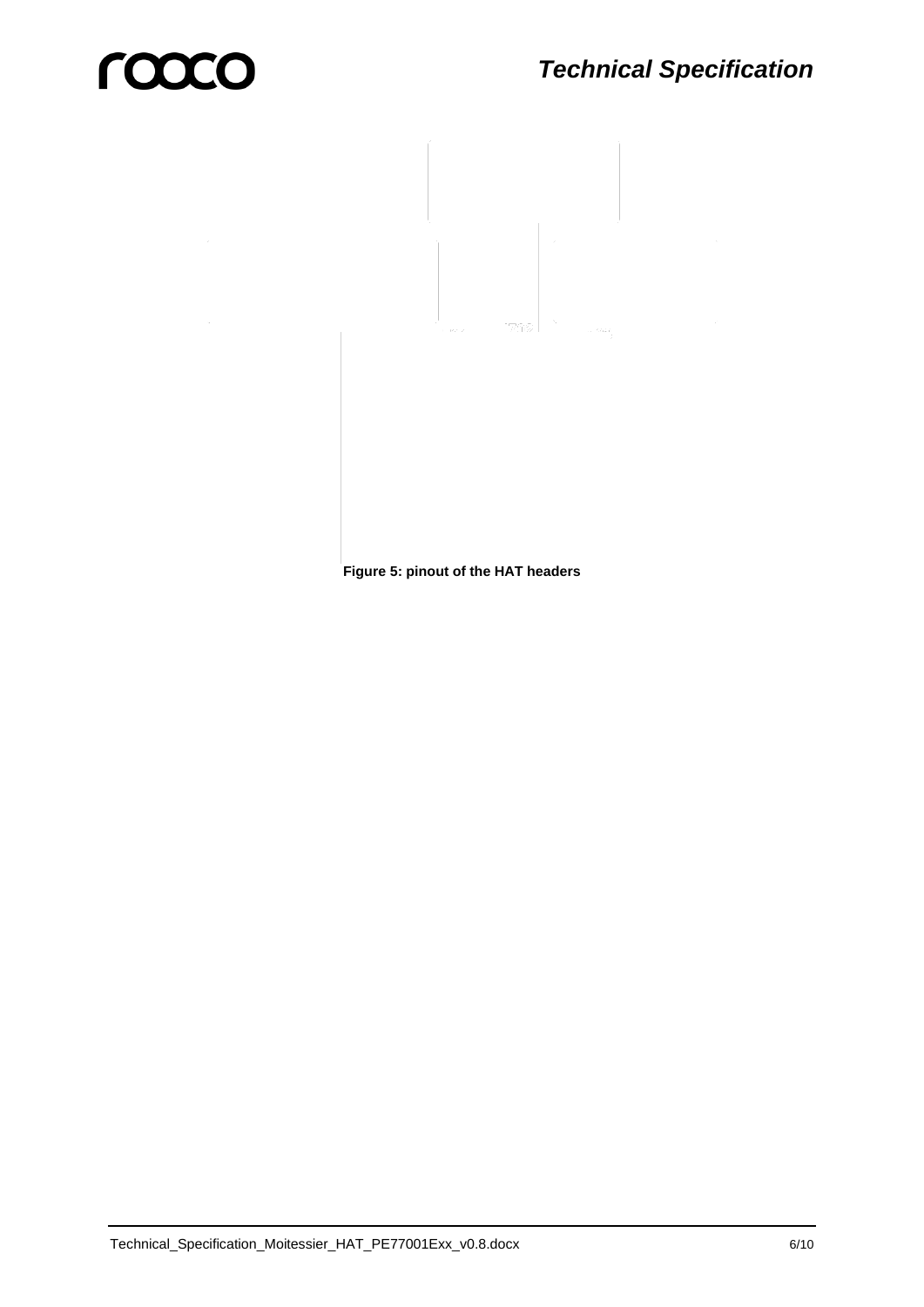# **LOOCO**

### **Technical Specification**

| <b>Parameter</b>               | <b>Meaning</b>                                                                                                        | Min.                         | Max.    | Unit            |
|--------------------------------|-----------------------------------------------------------------------------------------------------------------------|------------------------------|---------|-----------------|
| <b>General</b>                 |                                                                                                                       |                              |         |                 |
| Supply voltage                 |                                                                                                                       | 3.135                        | 3.465   | $\vee$          |
| <b>Current consumption</b>     | Excl. HAT headers                                                                                                     |                              | 185     | mA              |
| Operating temperature<br>range |                                                                                                                       | $-20$                        | 65      | $\rm ^{\circ}C$ |
| <b>Dimensions</b>              | Excl. connectors                                                                                                      |                              | 69x57   | mm              |
| Weight                         |                                                                                                                       |                              | 39      | g               |
| <b>AIS</b>                     |                                                                                                                       |                              |         |                 |
| Interface                      | Seen from Raspberry Pi,<br>receiver indirectly accessible<br>through HAT microcontroller                              | <b>SPI</b>                   |         |                 |
| Input frequency                | Channel spacing $=$ 50 kHz                                                                                            | 161.975                      | 162.025 | <b>MHz</b>      |
| Input sensitivity              | 20 % PER, nominal input<br>frequency                                                                                  | $-112$                       |         | dBm             |
| Output data rate               | Net data rate                                                                                                         |                              | 9600    | bits/s          |
|                                | Packet interval<br>SPI communication interval<br>between HAT and Raspberry Pi<br>depends upon driver<br>configuration |                              | 37.5    | Hz              |
| <b>BT</b>                      |                                                                                                                       |                              | 0.5     |                 |
| <b>GNSS Receiver</b>           |                                                                                                                       |                              |         |                 |
| Interface                      | Seen from Raspberry Pi,<br>receiver indirectly accessible<br>through HAT microcontroller                              | <b>SPI</b>                   |         |                 |
| Data rate                      | Net data rate                                                                                                         |                              | 9600    | bits/s          |
|                                | Packet interval<br>SPI communication interval<br>between HAT and Raspberry Pi<br>depends upon driver<br>configuration |                              | 1       | Hz              |
| Channels                       | Acquisition                                                                                                           |                              | 99      |                 |
|                                | Tracking                                                                                                              |                              | 33      |                 |
| Supported satellite<br>systems |                                                                                                                       | GPS, GLONASS,<br><b>QZSS</b> |         |                 |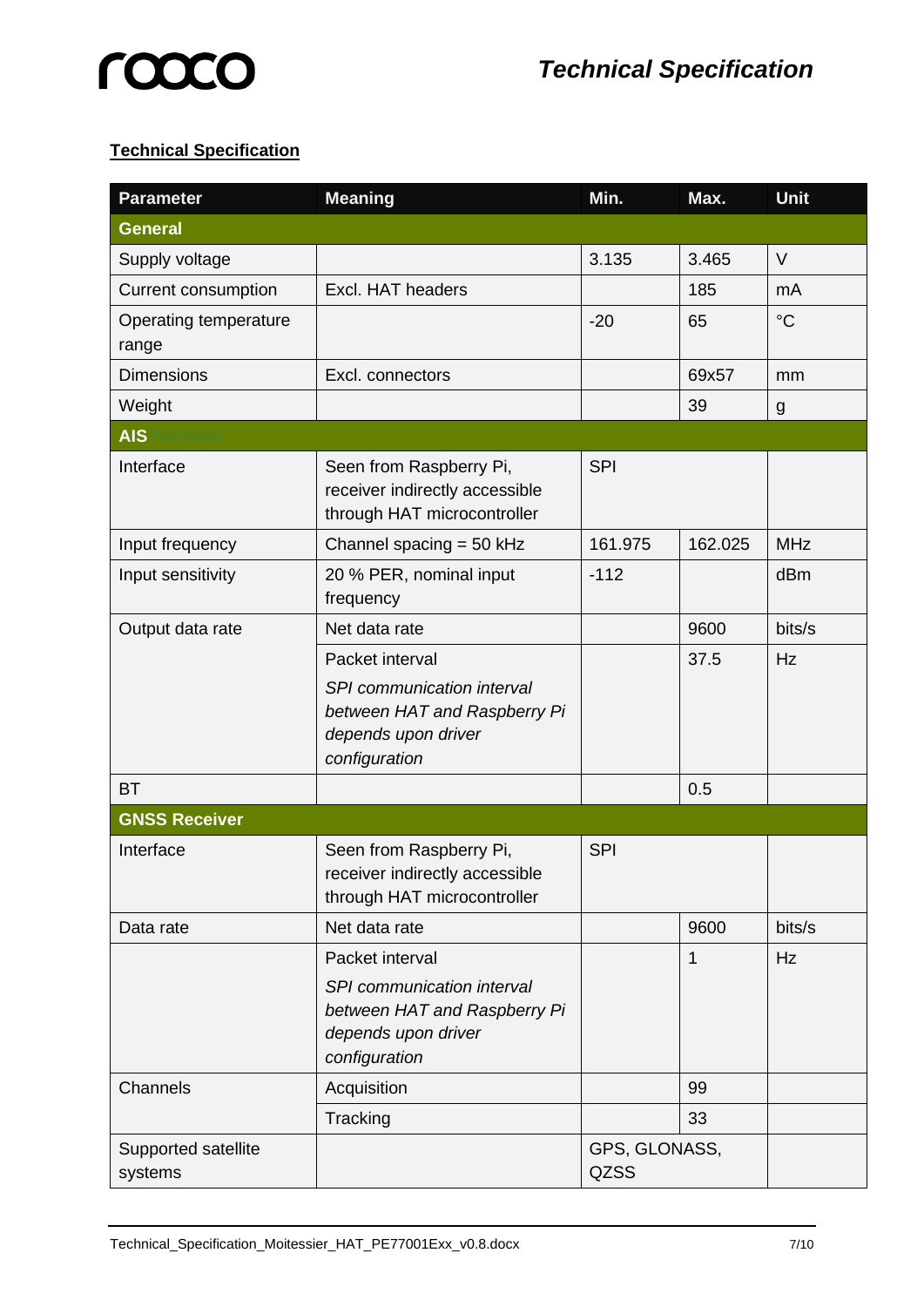| Sensitivity                                       | Acquisition                                             |                | $-148$         | dBm             |  |
|---------------------------------------------------|---------------------------------------------------------|----------------|----------------|-----------------|--|
|                                                   | Tracking                                                |                | $-165$         | dBm             |  |
| Dynamic performance                               | Altitude                                                |                | 18000          | m               |  |
|                                                   | Speed                                                   |                | 515            | m/s             |  |
|                                                   | Acceleration                                            |                | $\overline{4}$ | G               |  |
| Cold start                                        |                                                         |                | 35             | $\mathbf S$     |  |
| Warm start                                        |                                                         |                | 30             | S               |  |
| Horizontal position<br>accuracy                   |                                                         | 2.5            |                | m               |  |
|                                                   | Humidity and Temperature Sensor (Si7020-A20) - optional |                |                |                 |  |
| Interface                                         | Directly accessible by<br>Raspberry Pi                  | ${}^{12}C$     |                |                 |  |
| Slave address                                     | 7 bit                                                   | 0x40           |                |                 |  |
| Resolution                                        | ADC, relative humidity                                  |                | 12             | bits            |  |
|                                                   | ADC, temperature                                        |                | 14             | bits            |  |
| Conversion time                                   | 12-bit relative humidity (RH)                           |                | 12             | ms              |  |
|                                                   | 14-bit temperature                                      |                | 10.8           | ms              |  |
| Operating range                                   | Non-condensing                                          | $\overline{0}$ | 100            | % RH            |  |
| Accuracy                                          | 0-80% RH, TA=30°C                                       |                | ±4             | % RH            |  |
|                                                   | $> 80\%$ RH, TA=30°C                                    |                | ±6.5           | % RH            |  |
|                                                   | $10^{\circ}$ C < t <sub>A</sub> < 85 $^{\circ}$ C       |                | ±0.4           | $\rm ^{\circ}C$ |  |
|                                                   | $40^{\circ}$ C < t <sub>A</sub> < -10 $^{\circ}$ C      |                | ±0.9           | $\rm ^{\circ}C$ |  |
|                                                   | $85^{\circ}$ C < t <sub>A</sub> < -125 $^{\circ}$ C     |                | ±1.1           | $\rm ^{\circ}C$ |  |
| Response time                                     | RH sensor, $T_{63\%}$ , 1 m/s airflow,<br>without cover |                | 17             | S               |  |
|                                                   | Temperature sensor                                      |                | $\overline{7}$ | $\mathsf S$     |  |
| Long term stability                               | RH sensor, typ. value                                   |                |                | %RH/year        |  |
|                                                   | Temperature sensor, typ. value                          |                |                | °C/year         |  |
| <b>Barometric Pressure Sensor (MS5607-02BA03)</b> |                                                         |                |                |                 |  |
| Interface                                         | Directly accessible by<br>Raspberry Pi                  | $l^2C$         |                |                 |  |
| Slave address                                     | 7 bit<br>0x77                                           |                |                |                 |  |
| Operating range                                   |                                                         | 10             | 1200           | mbar            |  |
| Conversion time                                   | Oversampling Ratio: 4096                                | 7.4            | 9.04           | ms              |  |
|                                                   | Oversampling Ratio: 256                                 | 0.48           | 0.6            | ms              |  |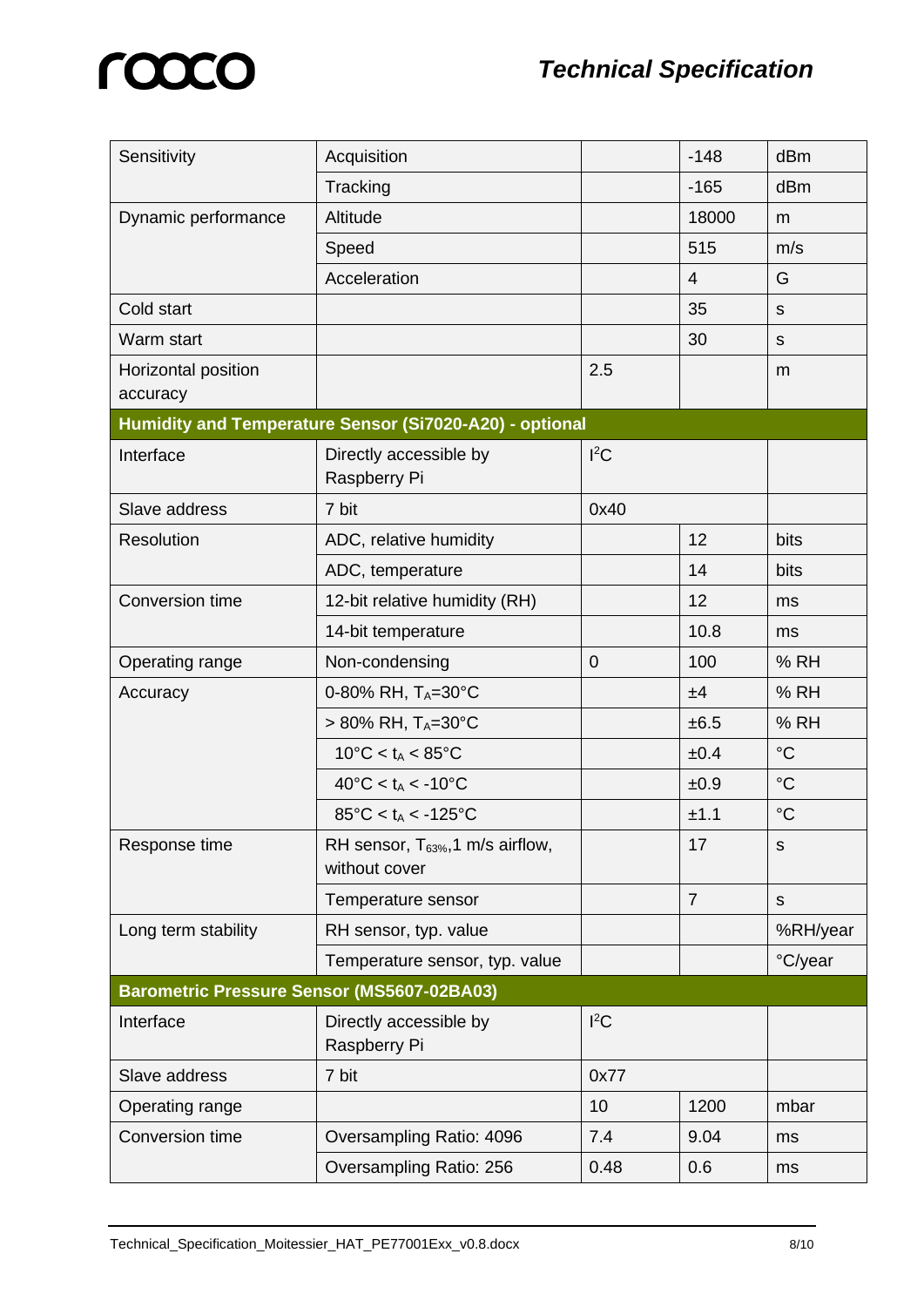| Resolution               | <b>ADC</b>                                                                  |                                  | 24    | bits                |
|--------------------------|-----------------------------------------------------------------------------|----------------------------------|-------|---------------------|
|                          | Oversampling Ratio: 256 / 512 /<br>1024 / 2048 / 4096                       | 0.13/0.084/0.054/<br>0.036/0.024 |       | mbar                |
| Accuracy                 | $T_A = 25^{\circ}C$ , 750 mbar                                              |                                  | ±1.5  | mbar                |
| Response time            | Oversampling Ratio: 256 / 512 /<br>1024 / 2048 / 4096                       | 0.5/1.1/2.1/4.1/8.22             |       | ms                  |
| Long term stability      | Typ. value                                                                  |                                  | ±1.5  | mbar/year           |
|                          | Motion Tracking Sensor (MPU-9250, gyroscope + accelerometer + magnetometer) |                                  |       |                     |
| Interface                | Directly accessible by<br>Raspberry Pi                                      | $l^2C$                           |       |                     |
| Slave address            | 7 bit<br>0x68                                                               |                                  |       |                     |
| <b>Gyroscope</b>         |                                                                             |                                  |       |                     |
| Full-scale range         | FS_SEL=0, typ. value                                                        |                                  | ±250  | %s                  |
|                          | FS_SEL=1, typ. value                                                        |                                  | ±500  | %s                  |
|                          | FS_SEL=2, typ. value                                                        |                                  | ±1000 | %s                  |
|                          | FS_SEL=3, typ. value                                                        |                                  | ±2000 | %s                  |
| Sensitivity scale factor | FS_SEL=0, typ. value                                                        |                                  | 131   | $LSB/({\degree}/s)$ |
|                          | FS_SEL=1, typ. value                                                        |                                  | 65.5  | $LSB/({\degree}/s)$ |
|                          | FS_SEL=2, typ. value                                                        |                                  | 32.8  | $LSB/({\degree}/s)$ |
|                          | FS_SEL=3, typ. value                                                        |                                  | 16.4  | $LSB/({\degree}/s)$ |
| Resolution               | <b>ADC</b>                                                                  |                                  | 16    | <b>bits</b>         |
| Nonlinearity             | Best fit straight line, $T_A = 25^\circ \text{C}$ ,<br>typ. value           |                                  | ±0.1  | %                   |
| Output data rate         |                                                                             | $\overline{4}$                   | 8000  | Hz                  |
| Initial zero tolerance   | $T_A = 25$ °C                                                               |                                  | ±5    | $\degree$ /s        |
| <b>Accelerometer</b>     |                                                                             |                                  |       |                     |
| Full-scale range         | AFS_SEL=0, typ. value                                                       |                                  | ±2    | g                   |
|                          | AFS_SEL=1, typ. value                                                       |                                  | ±4    | g                   |
|                          | AFS_SEL=2, typ. value                                                       |                                  | ±8    | g                   |
|                          | AFS_SEL=3, typ. value                                                       |                                  | ±16   | g                   |
| Sensitivity scale factor | AFS_SEL=0, typ. value                                                       |                                  | 16384 | LSB/g               |
|                          | AFS_SEL=1, typ. value                                                       |                                  | 8192  | LSB/g               |
|                          | AFS_SEL=2, typ. value                                                       |                                  | 4096  | LSB/g               |
|                          | AFS_SEL=3, typ. value                                                       |                                  | 2048  | LSB/g               |
| Resolution               | <b>ADC</b>                                                                  |                                  | 16    | bits                |
| Initial tolerance        | Typ. value                                                                  |                                  | ±3    | %                   |